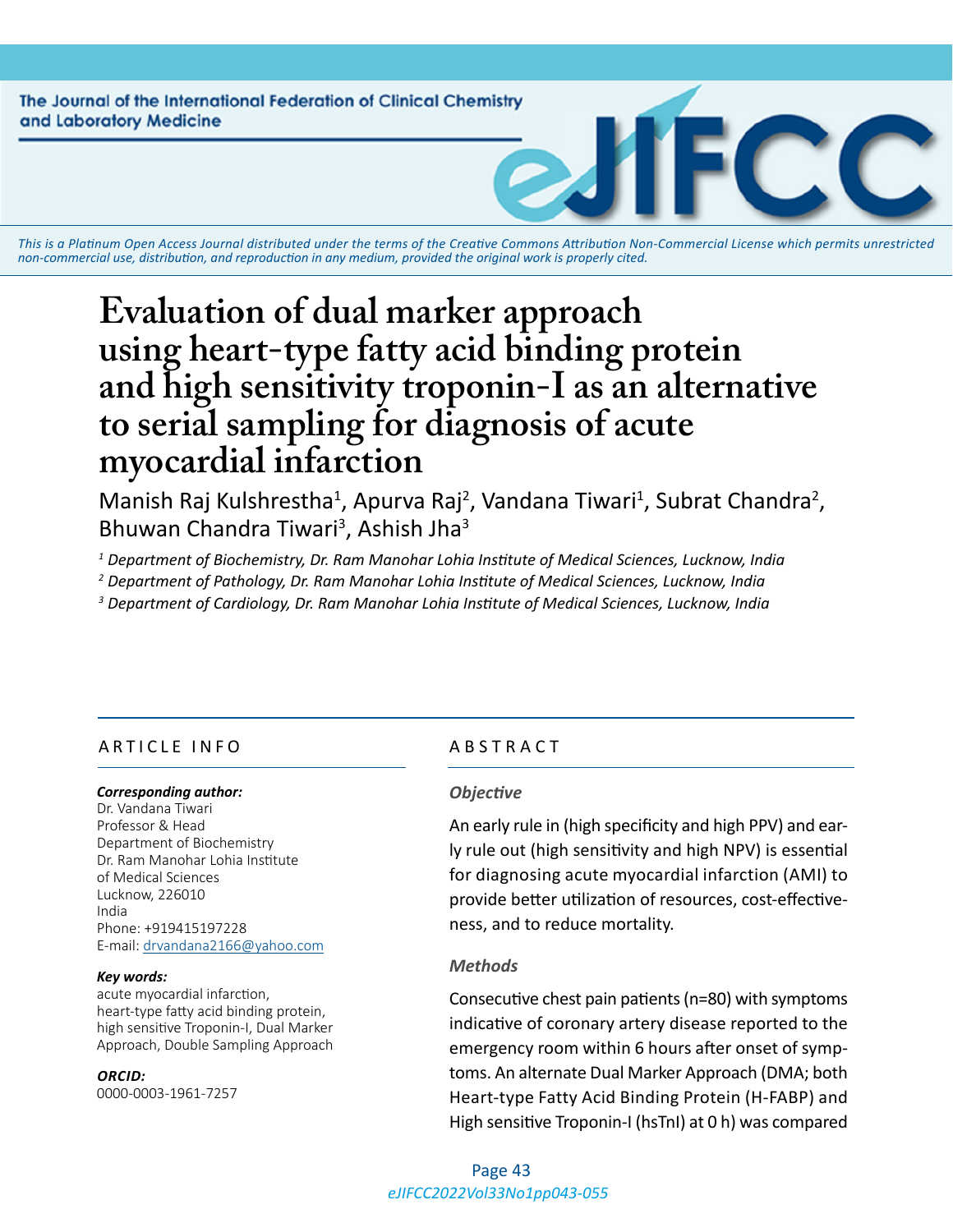to the Double Sampling approach (DSA; hsTnI at 0 h and 3 h (ESC guidelines)).

# *Results*

If both biomarkers were increased (n=17; 77.5%: 11 STEMI and 6 NSTEMI) above their respective cut-off value (HFABP 6.3 ng/mL and hsTnI 20.24 ng/L) at presentation, AMI ensued (100% PPV). Also, if both the markers were below their respective cut-offs at presentation, AMI was safely ruled out (n=41; with only 1 false negative). However, among the patients with either of these markers above their respective cut-off at presentation (n=22), DSA was required to find remaining AMI cases (n=4). Overall, DMA stands best for rule out (sensitivity 95.5%, NPV 97.6%) while DSA is superior for rule in (98.2% specificity, 95.2% PPV).

# *Conclusion*

With the use of the proposed DMA, 58/80 (72.5%) patients with acute chest pain were reliably ruled in/ruled out for AMI at the presentation itself, while the remaining patients still required serial monitoring (DSA) for confirmation.

# \*\*\*\*\*

# **INTRODUCTION**

Early diagnosis and treatment of acute myocardial infarction (AMI) cases during the first hour (golden hour) after symptoms may reduce mortality from 9% to 3%<sup>1</sup>. Similarly, identifying patients without AMI and safely sending them home may result in considerable advantages for both patients and hospitals. ECG changes (ST elevation) and cardiac troponins (cTn), though highly specific, may not be apparent in the initial hours. Previous studies revealed that ECG misinterpretation might result in inappropriate clinical management in about 3-18% of patients $1-3$ . Likewise, an inadequate increase in cTn

and increasing duration may occur in cases of microinfarction<sup>4</sup>.

The continuous improvement of the analytical sensitivity and assay precision in the low measuring range of cardiac troponin (cTn) assays has ultimately led to the development of 'high-sensitivity troponin (hsTnI and hsTnT) assays<sup>5</sup>. The International Federation of Clinical Chemistry and Laboratory Medicine (IFCC) task force suggested that cTn should be reliably measurable in >80% (preferably >95%) of healthy subjects, and the total imprecision (CV) at the 99th percentile value should be  $\leq 10\%$  <sup>5-7</sup>. High-sensitivity cardiac troponin I (hsTnI) assays measure the same analyte as its predecessor cardiac Troponin I (cTn-I) with limits of detection (LoD) in ranges that were previously undetectable.

This additional sensitivity leads to the detection of cTn release at an earlier time point than the previous generations of cTn assays, especially in patients with a recent onset of chest pain. Most patients with AMI can be reliably identified within 3 h after admission, which indicates that the observation time in the emergency department may be reduced to rule out AMI<sup>8</sup>. However, in patients with 3 h values unchanged, in whom the pre-test likelihood of AMI is high, additional subsequent sampling (e.g., after 2 or 3 h) may still be advisable<sup>5</sup>. However, the sensitivity of the 99th percentile to rule-out AMI is too low for clinical use<sup>9</sup>, and diagnosis of AMI cannot be made solely based on troponin I individual test results<sup>5</sup>. Thus, the role of early rule in (high positive predictive value) and early rule out (high sensitivity) algorithms is critical.

Heart-type fatty acid-binding protein (H-FABP), a novel biomarker, is one of the most abundant proteins in cardiomyocytes, comprising 5-15% of the total cytosolic protein pool. It leaks out of myocardial tissue. The concentration increases in the blood within 2 hours and is reported to peak at approximately 4-6 hours and returns to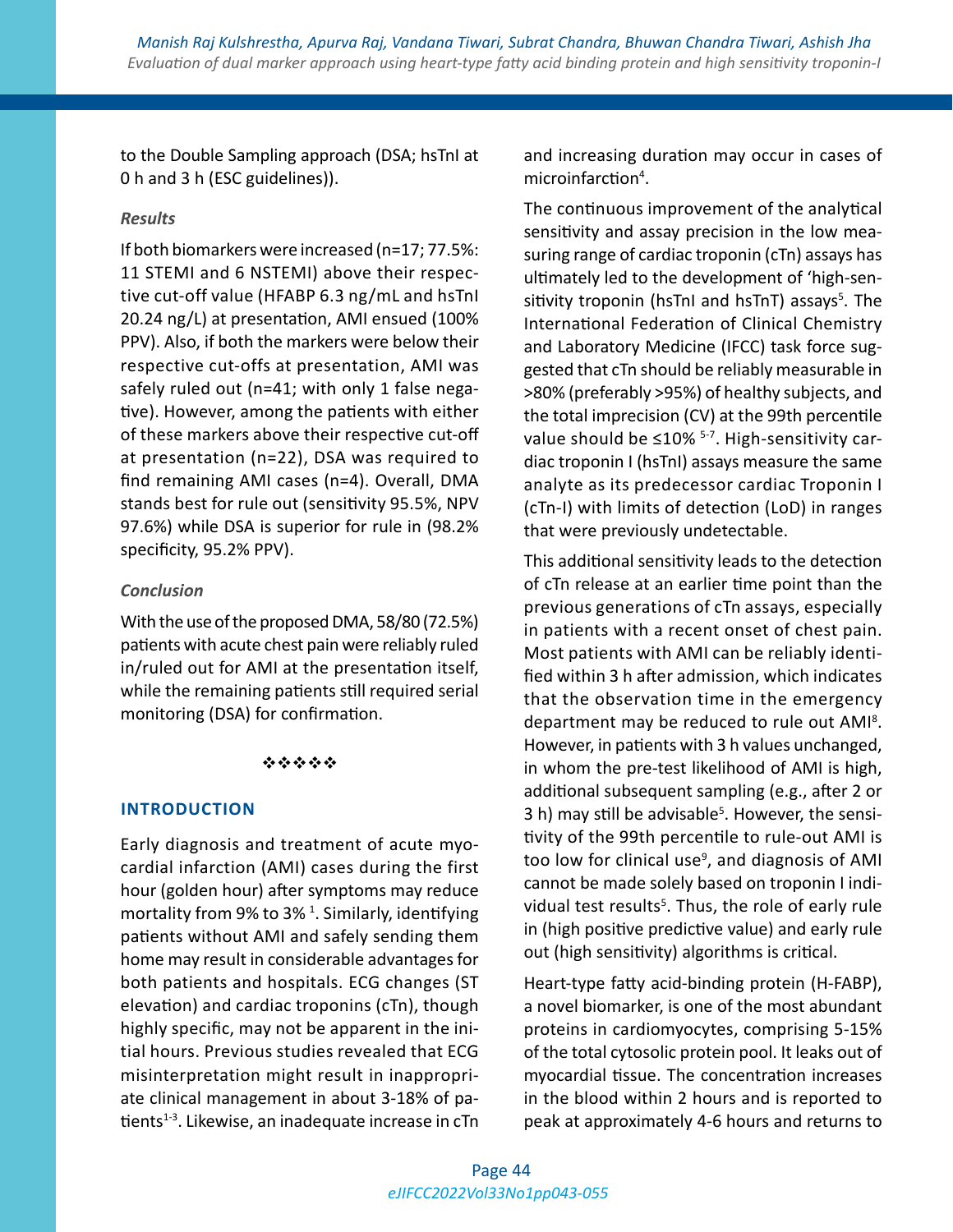the normal baseline value in 20 hours<sup>10</sup>. Recent studies have shown that combined with wellestablished markers such as hsTnI, H-FABP may allow early and accurate rule out compared to the currently available diagnostic tests $11$ .

The present study aimed at two different algorithms in terms of diagnostic performance and ROC analysis among the acute chest pain patients presenting within 6 hours of onset of symptoms. First, the Double Sampling Approach (DSA), i.e., collecting two samples for hsTnI drawn at presentation (at 0 hour) and after 3 hours. The second, Dual Marker Approach (DMA) estimates hsTnI and HFABP simultaneously at presentation (at 0 hour).

# **MATERIAL AND METHODS**

# *Patient's selection*

This prospective observational study included 80 consecutive cases of chest pain suggestive of coronary origin according to the 2015 American Heart Association guidelines<sup>12</sup> and presenting within 6 hours of the onset of symptoms at the emergency ward of Dr. Ram Manohar Lohia Institute of Medical Sciences, Lucknow. Patients were enrolled after obtaining written informed consent from the patient's attendant in the format approved by the institutional ethical committee (IEC-31/16). Patients <18 years, eGFR<60 ml/min, unwillingness to provide consent, history of previous AMI, or acute muscle injury/ trauma were excluded from this study, i.e. their samples were not further assessed for HFABP. Comprehensive history taking included the patient's symptoms and time of onset. Past medical history such as diabetes mellitus (DM), hypertension (HTN), and previous ischemic events and general clinical examination, ECG, and laboratory investigations were documented at admission using medical records. However, patients with ST-elevation were analyzed separately.

# *Diagnostic criteria for acute myocardial infarction (AMI)*

The definitive diagnosis was made after a critical review of all the clinical features and relevant information by a panel of two cardiologists. AMI was defined according to the Joint European Society of Cardiology (ESC)/American College of Cardiology (ACC)/American Heart Association (AHA)/World Heart Federation (WHF) Task Force for the Universal Definition of Myocardial Infarction. Presence of at least one element of clinical evidence of acute myocardial ischemia (symptoms of ischemia, ECG findings, coronary angiography, or imaging evidence) and with acute myocardial injury characterized by detection of a rise and/or fall of cTnI values with at least one value above the 99th percentile URL (0.2 ng/ml for Siemens Advia Centaur XP c-TnI  $assay)^{13}$ .

# *Sample collection*

Venous samples (3mL) were taken at presentation ('0' hour) and post-admission (at 3 h) serially for hsTnI estimation (Double Sampling Approach; DSA). After accomplishing routine analysis, including cardiac troponin I (cTnI), the first sample ('0' hour) was stored at -80°C for H-FABP estimation.

# *Estimation of hsTnI and H-FABP biomarkers*

The first sample (0h) was analyzed for hsTnI and H-FABP both (Dual Marker Approach; DMA), while the second sample at post-admission (3 h) was analyzed for hsTnI only. According to the manufacturer's protocols, the hsTnI was analyzed on Access-2, using a commercial kits electrochemiluminescence assay (Beckman oulter, USA). H-FABP levels were determined by enzyme-linked immunosorbent assay (ELISA) using the commercial kit(Biovendor R&D, CZ) as described by the manufacturer's protocol.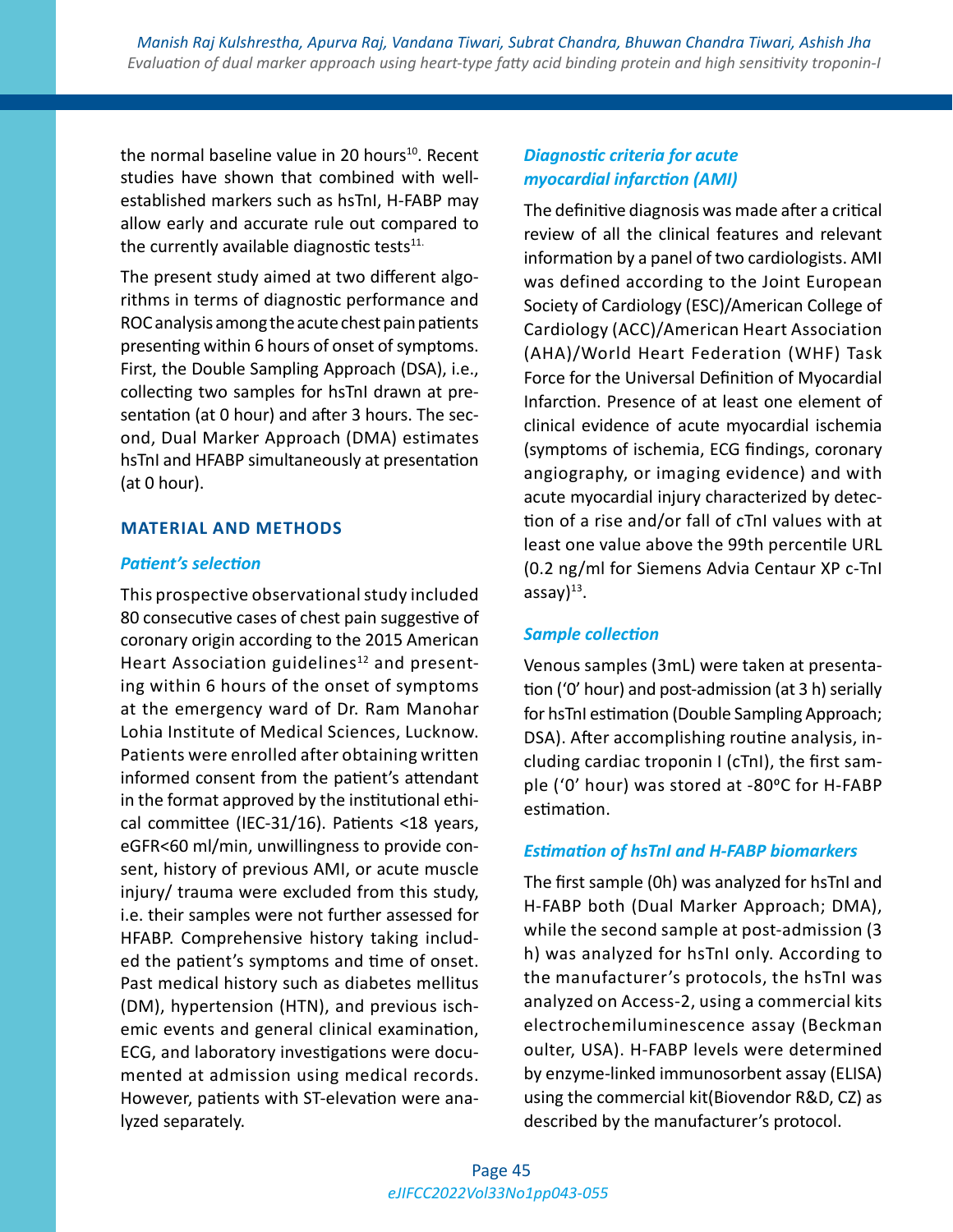Diagnostic outcomes were categorized as one of the following: ST-elevation myocardial infarction (STEMI), non-ST-elevation myocardial infarction (NSTEMI), unstable angina (UA), and non-cardiac chest pain (NCCP).

# *Statistical analysis*

Data were analyzed using the Statistical Package for the Social Sciences (SPSS) software version 21.0. The data presented in number (N) and percentage (%). The two strategies/approaches namely DSA and DMA, were compared for their early rule in (high positive predictive value and specificity) and early rule out (high sensitivity and negative predictive value) capacity to diagnose AMI using sensitivity, specificity, positive predictive value, negative predictive value and area under curve (AUC). The optimum cutoffs for HFABP (>6.3 ng/ml) were taken from ROC analysis, defined as the biomarker level at which sum of sensitivity and specificity was highest to diagnose AMI<sup>13</sup>. P value < 0.005 was considered as statistically significant. Sensitivity and specificity were calculated according to Gijsberts et al $^{14}$ .

# **RESULTS**

Out of the 80 enrolled patients with acute chest pain, 22 cases (27.5%) were confirmed to have AMI. Both acute chest pain patients (n=61(76.2%)) and AMI (n=19 (86.3%)) were more prevalent in males. Male: female ratio in AMI patients was significantly higher (6.3:1) than that in non-AMI patients (2.6:1; p<0.0001). The median age at presentation for AMI was 67.0 (IQR=15.25) years, which was significantly higher than acute chest pain patients (Median 57.5 years; IQR=21.75). NSTEMI was significantly associated with AMI in 11 patients (50 %) (p<0.0001). (Table 1)

# *Single biomarker assays*

To achieve the maximum sum of sensitivity (86.4%) and specificity (94.2%), the optimal threshold (Cut-off) of H-FABP was 6.3 ng/ml as guided by ROC analysis. Upper Reference Limit (URL) for hsTnI at admission was 20.24 ng/L (as calculated from the non-AMI population; n=58) in our study.

Among the single biomarker assays, hsTnI and HFABP provide equal sensitivity (81.8%) to diagnose AMI at presentation (0 hour) as compared to cardiac troponin I (cTnI; sensitivity 63.6%). However, their specificity was much lower (89.6% for hsTnI and 86.2% for HFABP) in comparison to cTnI (100%) Fig 2A. The cut-off of cardiac troponin I was taken as 0.2 ng/ml as per manufacturer's instruction. On ROC analysis, hsTnI showed a slightly better area under the curve (0.87) than HFABP (0.84) to diagnose AMI at presentation (Table 2; Fig.1 A, B & C). The sensitivity of both the tests was 86.4% to diagnose AMI at presentation (Fig.2A & 2B).

# *DSA and DMA approach*

When the same cut-offs as described above were applied in our two diagnostic algorithms, namely DSA and DMA, the sensitivity (95.5%), NPV (97.6%), and PPV (100%) was highest for DMA. At the same time, specificity was maximum (98.2%) for the DSA irrespective of the time of presentation since the onset of symptoms and ST elevation (Fig. 2A, 2B).

On the further assessment of the DMA approach, three findings were noteworthy: Firstly, if both markers were increased above their respective cut-offs i.e. H-FABP>6.3 ng/ml; hsTnI >20.24 ng/L (DMA: both positive; n=17), the PPV (100%) was maximium. Secondly, if neither of the markers were increased (both negative; n=41) above their respective cut-offs, NPV was 97.5% (Table 3A Fig. 2B). Thirdly, there was not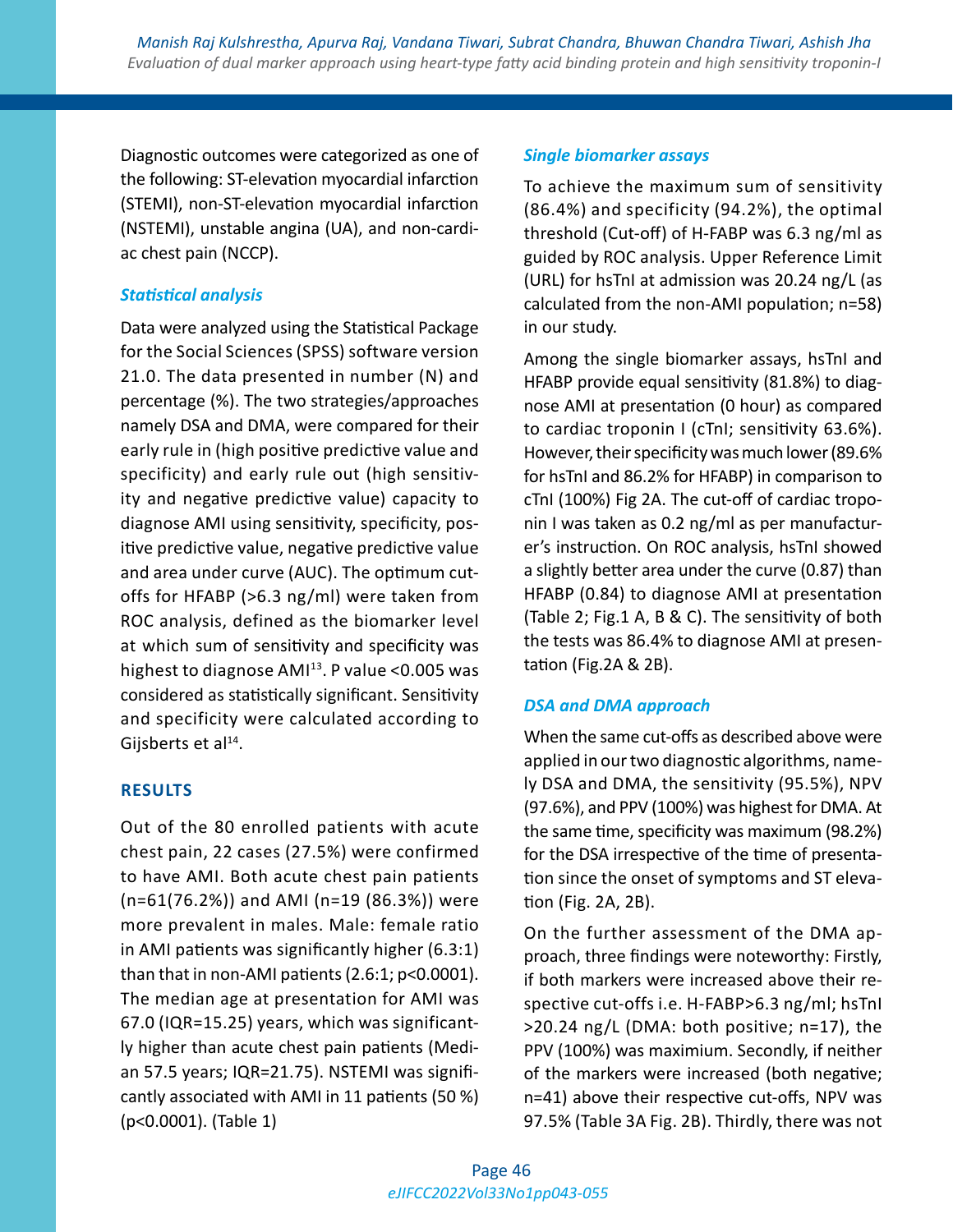even a single AMI case where only one marker was raised if presentation time was > 3 hours. This indicates that if AMI occurs, both the markers would be elevated in 3 hours of onset of symptoms.

Since all the cases with STEMI were confirmed as AMI in our study group, we further focused on the patients with non ST elevation, where all the parameters of diagnostic performance remained same for DMA (specificity 86.5%, PPV 100%, NPV 97.6%) except sensitivity which drops down to 90.9%. It out performs DSA except for

**Table 1 Descriptive characteristics of the study population**

specificity (98.2%) (Fig. 2A, 2B). All the patients with both markers above cut-offs (DMA: both positive; n=6) were finally diagnosed as AMI (TP) while only one case (FN) was detected among patients with both the markers below cut-offs. Out of 10 DSA positive patients, only one was false positive while only two patients were diagnosed as AMI (FN) out of 59 patients with DSA (Table 3B).

Diagrammatic representation of rule-out/rulein of AMI patients by applying DSA and DMA approach is summarized in Figure 3.

| .                                 |                                      |                               |             |  |  |  |
|-----------------------------------|--------------------------------------|-------------------------------|-------------|--|--|--|
|                                   | <b>Suspected AMI patients (n=80)</b> | p value                       |             |  |  |  |
|                                   | AMI (No); n=58                       | <b>AMI (Yes); n=22</b>        |             |  |  |  |
| Age Median (Years)(IQR)           | 67.0 (15.25)                         | 57.5 (21.75)                  |             |  |  |  |
| Gender<br>Male<br>Female<br>(M:F) | 42<br>16<br>2.6:1                    | 19<br>$\overline{3}$<br>6.3:1 | $< 0.0001*$ |  |  |  |
| <b>Diabetics</b>                  | 6                                    | $\overline{7}$                | $0.027*$    |  |  |  |
| Smokers                           | 16                                   | 8                             | 0.307       |  |  |  |
| Hypertension                      | 27                                   | 16                            | $0.031*$    |  |  |  |
| Non-ST elevation                  | 58                                   | 11                            | $< 0.001*$  |  |  |  |
| ST elevation MI (STEMI)           | $\boldsymbol{0}$                     | 11                            | <b>NA</b>   |  |  |  |
| Unstable Angina                   | 14                                   | $\pmb{0}$                     | <b>NA</b>   |  |  |  |
| Non-Cardiac Chest Pain (NCCP)     | 44                                   | $\pmb{0}$                     | <b>NA</b>   |  |  |  |

*Abbreviation: IQR; Inter quartile range.*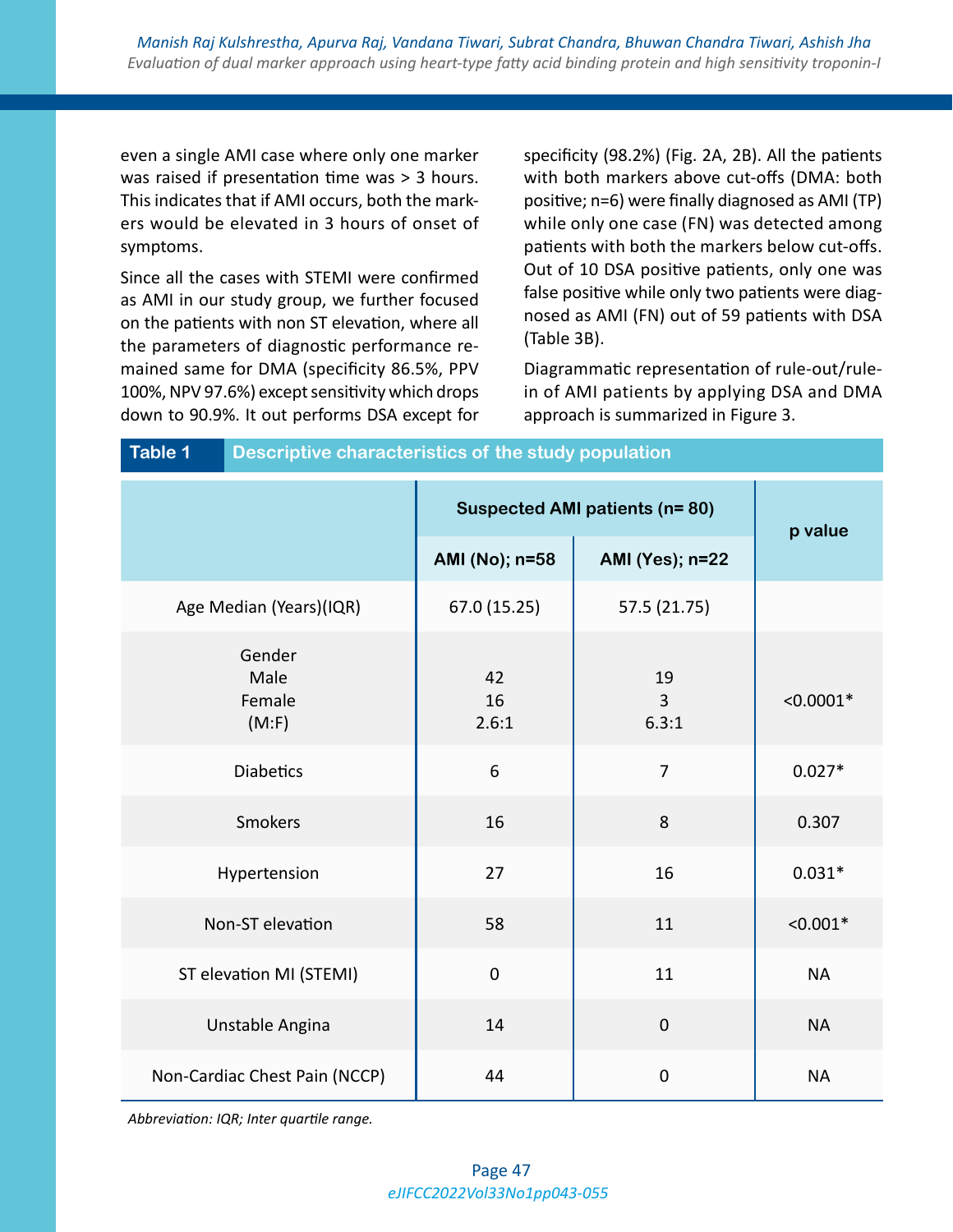# **Table 2 ROC analysis of individual and combine approaches: within 3 hours of the onset of symptoms, within 3-6 hours of the onset of symptoms and overall**

#### **Group A - Presentation within 3 hours of the onset of symptoms**

| Variable(s)                                                                 | <b>AUC</b> | <b>SE</b> | p-value     | 95% CI      |
|-----------------------------------------------------------------------------|------------|-----------|-------------|-------------|
| H-FABP>6.3 $ng/ml$ at admission                                             | 0.73       | 0.10      | $0.03*$     | 0.520-0.942 |
| hsTnI>URL at admission                                                      | 0.74       | 0.11      | $0.02*$     | 0.521-0.967 |
| H-FABP > 6.3 ng/ml or hsTnI 20.24 ng/<br>L i.e. > URL at presentation (0 h) | 0.78       | 0.07      | $0.008*$    | 0.630-0.934 |
| hsTnI at 0 & 3 hour<br>(ESC 3-h guideline)                                  | 0.87       | 0.08      | $< 0.0001*$ | 0.712-1.000 |

#### **Group B - Presentation within 3-6 hours of the onset of symptoms**

| H-FABP>6.3 $ng/ml$ at admission                                            | 0.85 | 0.09 | 0.11    | 0.661-1.000 |
|----------------------------------------------------------------------------|------|------|---------|-------------|
| hsTnI>URL at admission                                                     | 0.93 | 0.07 | 0.05    | 0.793-1.000 |
| H-FABP >6.3 ng/ml or hsTnI 20.24 ng/<br>L i.e. > URL at presentation (0 h) | 0.86 | 0.09 | 0.10    | 0.681-1.000 |
| hsTnI at 3 & 6 hour<br>(ESC 3-h guideline)                                 | 1.00 | 0.00 | $0.02*$ | 1.000-1.000 |

#### **Group C - Overall performance (presentation combining both time groups)**

| H-FABP>6.3 $ng/ml$ at admission                                              | 0.84 | 0.05 | $< 0.0001*$ | 0.743-0.948 |
|------------------------------------------------------------------------------|------|------|-------------|-------------|
| hsTnI>URL at admission                                                       | 0.87 | 0.05 | $< 0.0001*$ | 0.774-980   |
| H-FABP $>6.3$ ng/ml or hsTnI 20.24 ng/<br>L i.e. > URL at presentation (0 h) | 0.82 | 0.04 | $< 0.0001*$ | 0.728-916   |
| hsTnI at 0 & 3 hour<br>(ESC 3-h guideline)                                   | 0.94 | 0.03 | $< 0.0001*$ | 0.873-1.000 |

*Abbreviations. H-FABP: Heart-type Fatty Acid Binding Protein, hsTnI: High sensitive Troponin-I, URL: Upper Reference Limit, CI: Confidence Interval, AUC: area under the curve<p 0.05 considered as significant.*

### *eJIFCC2022Vol33No1pp043-055* Page 48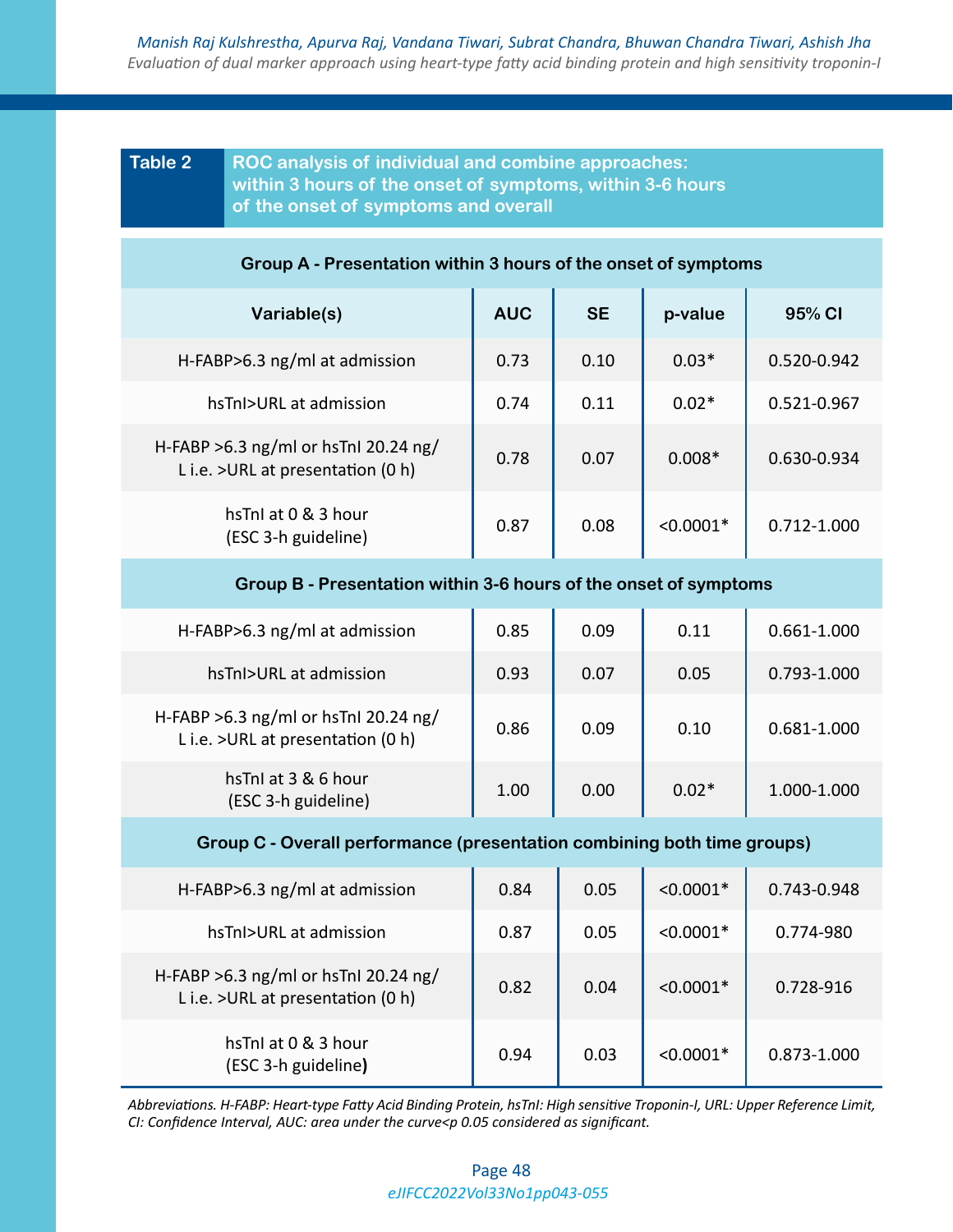# **Figure 1 ROC analysis of DMA & DSA approach: (A) Diagnostic performance of individual marker: hsTnI & HFABP at 0 hr; (B) Within 3 hours of onset of symptoms; (C) After 6 hours of the onset of symptoms**



*Abbreviations: HFABP: Heart-type Fatty Acid Binding Protein, hsTnI: High sensitive Troponin-I, DMA: Dual Marker Approach, DSA: Double Sampling approach. \*All SN, SP, PPV and NPV were 100% in STEMI cases not included.*



*Abbreviations: HFABP: Heart-type Fatty Acid Binding Protein, hsTnI: High sensitive Troponin-I, DMA: Dual Marker Approach, DSA: Double Sampling approach, SN: Sensitivity, SP: Specificity, PPV: Positive Predictive Values, NPV: Negative Predictive Values, R/O: Ruled out patient.\*All SN, SP, PPV and NPV were 100% in STEMI cases (excluded in the graph).*

#### *eJIFCC2022Vol33No1pp043-055* Page 49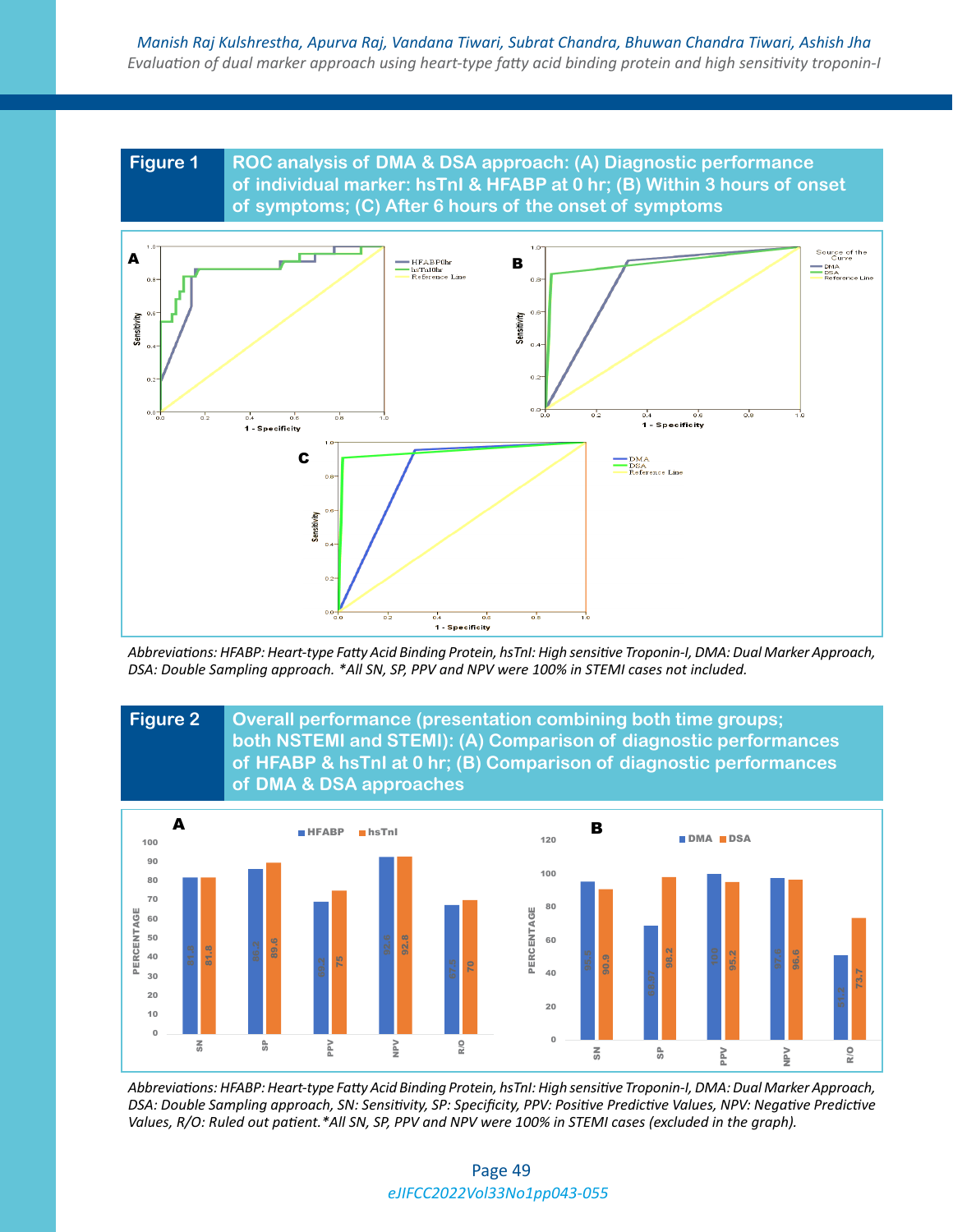| <b>Table 3A</b><br><b>Comparison of diagnostic performance</b><br>using different approaches of marker individually<br>and in combination (in all studied cases) |                                             |                               |                      |            |               |
|------------------------------------------------------------------------------------------------------------------------------------------------------------------|---------------------------------------------|-------------------------------|----------------------|------------|---------------|
|                                                                                                                                                                  |                                             | Approach                      |                      | <b>AMI</b> | <b>No AMI</b> |
| cTnI alone<br>c TnI $>0.2$ ng/ml                                                                                                                                 |                                             | Positive                      | 15                   | 01         |               |
|                                                                                                                                                                  |                                             |                               | Negative             | 07         | 57            |
|                                                                                                                                                                  |                                             |                               | Positive             | 18         | 08            |
| H-FABP alone                                                                                                                                                     |                                             | H-FABP>6.3 ng/ml at admission | Negative             | 04         | 50            |
|                                                                                                                                                                  |                                             | hsTnI>URL at admission        | Positive             | 18         | 06            |
| hsTnI alone                                                                                                                                                      | Negative                                    |                               | 04                   | 52         |               |
|                                                                                                                                                                  |                                             | H-FABP $>6.3$ ng/ml or hsTnl  | <b>Both Positive</b> | 17(TP)     | OO(FP)        |
| <b>DMA</b>                                                                                                                                                       | 20.24 ng/L<br>i.e. > URL at presentation (0 | <b>Either Positive</b>        | 04(TP)               | 06(FP)     |               |
|                                                                                                                                                                  |                                             | hour)                         | <b>Both Negative</b> | 01(FN)     | 40(FN)        |
| <b>DSA</b>                                                                                                                                                       |                                             | hsTnI at 0 & 3 hour           | Positive             | 20         | 01            |
|                                                                                                                                                                  |                                             | (ESC 3-hour guideline)        | Negative             | 02         | 57            |

| Table 3B                                | <b>Comparison of diagnostic performance</b><br>using different approaches of marker individually<br>and in combination (only in patients with non ST elevation) |          |    |    |  |  |
|-----------------------------------------|-----------------------------------------------------------------------------------------------------------------------------------------------------------------|----------|----|----|--|--|
| <b>No AMI</b><br>Approach<br><b>AMI</b> |                                                                                                                                                                 |          |    |    |  |  |
| cTnI alone                              | $cTnl > 0.2$ ng/ml                                                                                                                                              | Positive | 04 | 01 |  |  |
|                                         |                                                                                                                                                                 | Negative | 07 | 57 |  |  |
| <b>H-FABP alone</b>                     | $H-FABP>6.3$ ng/ml<br>at admission                                                                                                                              | Positive | 07 | 08 |  |  |
|                                         |                                                                                                                                                                 | Negative | 04 | 50 |  |  |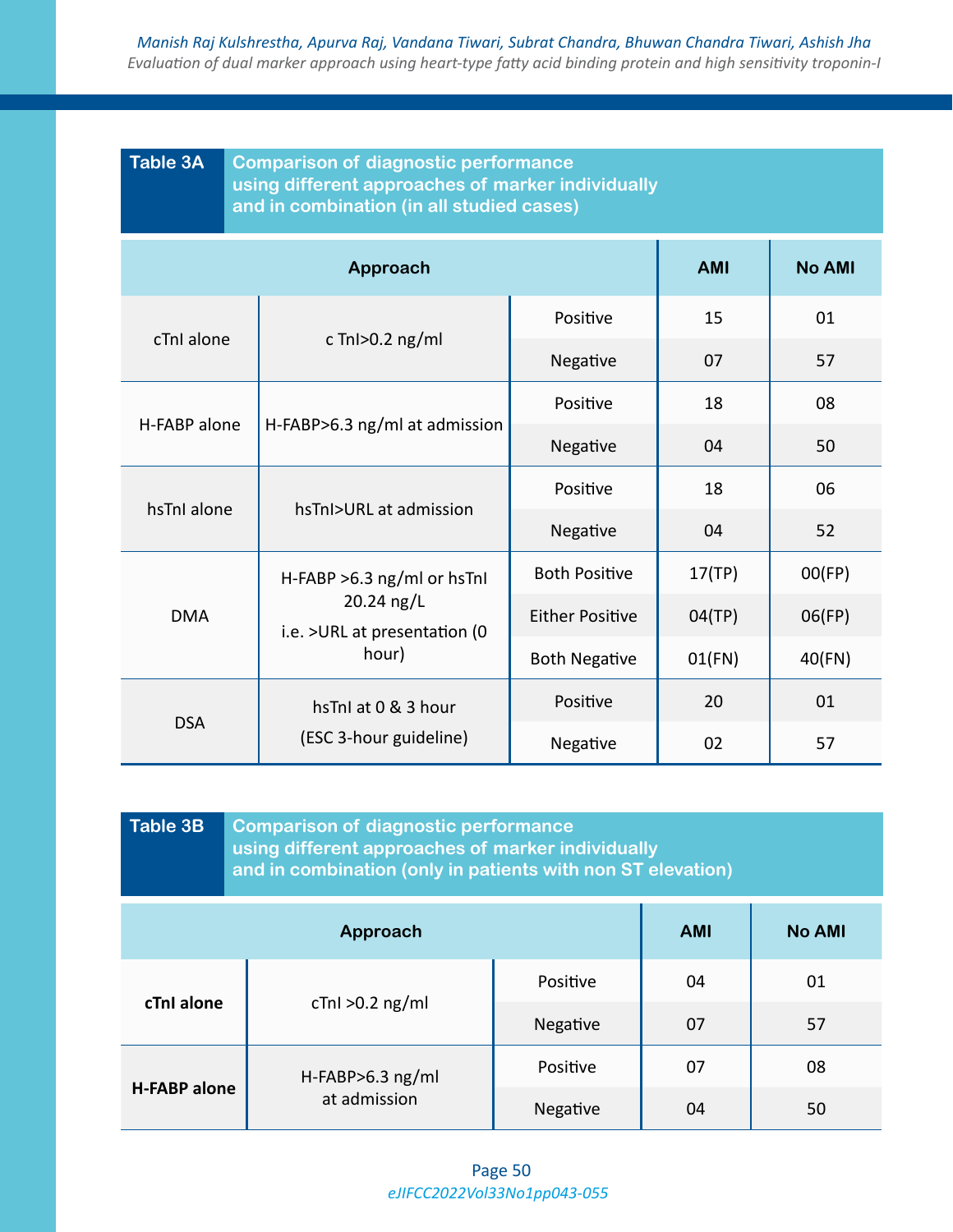| hsTnI alone | hsTnI>URL at admission                                                               | Positive               | 07      | 06      |
|-------------|--------------------------------------------------------------------------------------|------------------------|---------|---------|
|             |                                                                                      | Negative               | 04      | 52      |
| <b>DMA</b>  | H-FABP $>6.3$ ng/ml<br>or hsTnI 20.24 ng/L<br>i.e. > URL at presentation<br>(0 hour) | <b>Both Positive</b>   | 06(TP)  | OO(FP)  |
|             |                                                                                      | <b>Either Positive</b> | 04(TP)  | 06(FP)  |
|             |                                                                                      | <b>Both Negative</b>   | 01(FN)  | 40(TN)  |
| <b>DSA</b>  | hsTnI at 0 & 3 hour                                                                  | Positive               | 09 (TP) | 01 (FP) |
|             | (ESC 3-hour guideline)                                                               | Negative               | 02 (FN) | 57 (TN) |

*Abbreviations: H-FABP: Heart-type Fatty Acid Binding Protein, hsTnI: High sensitive Troponin-I, DMA: Dual Marker Approach, DSA: Double Sampling approach, URL: Upper Reference Limit, ESC: European Society of Cardiology, AMI: Acute Myocardial Infarction, TP: True Positive, FP: False Positive, TN:True Negative, FN: False Negative.*



*Abbreviations: HFABP: Heart-type Fatty Acid Binding Protein, hsTnI: High sensitive Troponin-I, AMI: Acute Myocardial Infarction, DMA: Dual Marker Approach, DSA: Double Sampling approach.*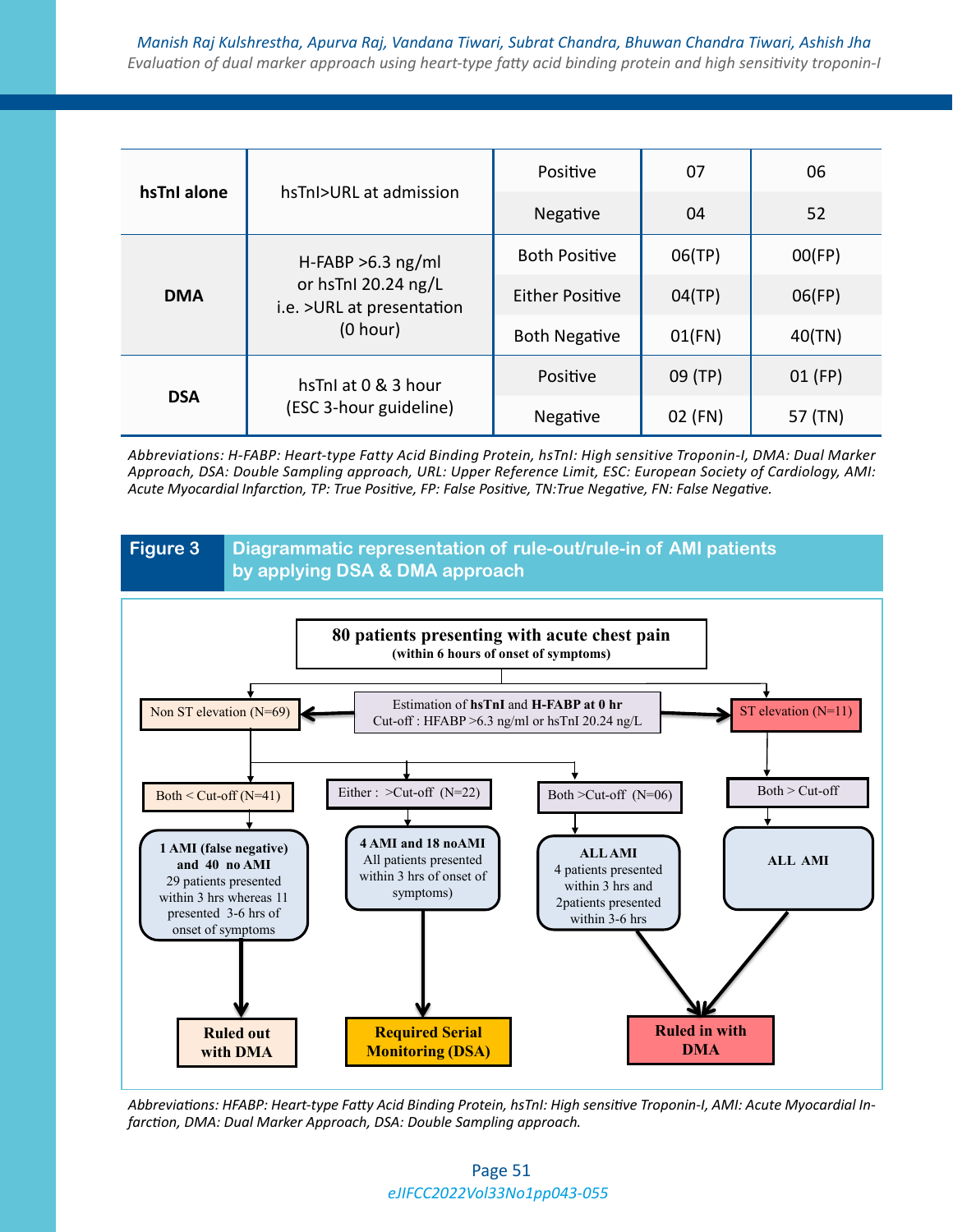### **DISCUSSION**

Diabetes mellitus and hypertension are wellknown risk factors<sup>14,15</sup> for AMI, consistent with our findings (Table 1). Though smokers prevalence was not higher in our AMI patients, it has been well associated with other causes of cardiac/non-cardiac chest pain (NCCP), evident from our data. The total prevalence of smoking among our study subjects was 30 % (n=24).

Our study took the cut-off for H-FABP as 6.3 ng/ml from ROC analysis. Certain single-center Indian studies<sup>15-17</sup> have also described very similar thresholds (6.3, 6.4, and 6.32 ng/ml), respectively. Similar results ranging from 5.0 to 7.0 ng/ ml have also been published by others $18-21$ , these slight variations may be due to the difference in the sampling timing from the onset of symptoms, methodology used, demographics, and ethnicity. Our findings agree with the opinion of McCann et al., who declared that assessment of H-FABP within the first 4 h of symptom onset is superior to that of cardiac Troponin T (cTnT) for the detection of AMI21.

In this study, we compared the performance of hsTnI or H-FABP alone as well as their combinations (DMA) at admission (0 hrs) along with the DSA (using hsTnI at 0 hr and 3-hr sampling) to accurately rule in/rule out AMI in eighty acute chest pain patients in an emergency settings.

Our results showed that among patients with non-ST-elevation, the PPV of DMA was 100% if both markers were elevated. It efficiently rules out 51.2% cases (sensitivity 95.5%, NPV 97.6%; only one false negative) for AMI. None of the biomarkers (cTnI, hsTnI, or HFABP) at presentation was sufficient for a reliable rule in/ rule out of AMI when used alone.

On serial monitoring of hsTnI at 0 hr and 3 hr interval (DSA), both sensitivity (90.9%) and specificity (98.2%) and area under the curve (AUC) are significantly enhanced in comparison to

when URL of hsTnI or cTnI (at cut-off of 0.2 ng/ ml) were used alone at presentation (0 hour). A single negative cTnI test is not sufficient to disregard the presence of AMI because of its low sensitivity in the first 3 h of chest pain onset as per previous reports<sup>22, 23</sup>.

In ROC analysis our data revealed that area under curve (AUC) for HFABP was 0.84 (95% Confidence Interval; 0.743-0.948) to diagnose AMI at presentation. These findings were parallel to previous studies 0.830 (95% CI; 0.770– 0.890)<sup>20</sup> and 0.800 (95% CI; 0.760-0.840)<sup>22</sup> while slightly deviated from findings of Reddy et al $17$ i.e. 0.728(95% CI; 0.622-0.817) and Ruff et al<sup>24</sup> i.e. 0.780 (95% CI; 0.720-0.840). Similarly, area under curve (AUC) for hsTnI was 0.87 (95% CI; 0.774-0.980) in our study which was consistent with Eggers et al<sup>22</sup> 0.840 (95% CI; 0.800-0.880) while Kellens et al<sup>20</sup> and Ruff et al<sup>24</sup> reported it as 0.790 (95% CI of 0.73–0.85) and 0.956 (95% CI; 0.930-0.990) respectively. These minor deviations might be due to heterogenity of presentation since the onset of symptoms, methodology, instrumentation and ethnicity.Eleven (11) subjects presented with ST-elevation (n=11) on ECG; all had an elevation of both hsTnI and HFABP at 0 h sample and were later confirmed as AMI cases in our study group. Thus, both the biomarkers may be used reliably as supportive evidence in such cases to rule out any subjective variation. We further focused on non-ST-elevation subjects where the role of DMA seems pertinent with PPV same as that in overall study population (presenting with or without ST elevation). Though the sensitivity decreased slightly, DMA same proportion of patients owing to same NPV.

Our results for DSA for the overall patient population (irrespective of ST-elevation and time of presentation; Table-3A) complied with that depicted by Pickering et al. $5$  who noted sensitivity (95.4%), specificity (96.5%), PPV (91.3%) and NPV (98.2%).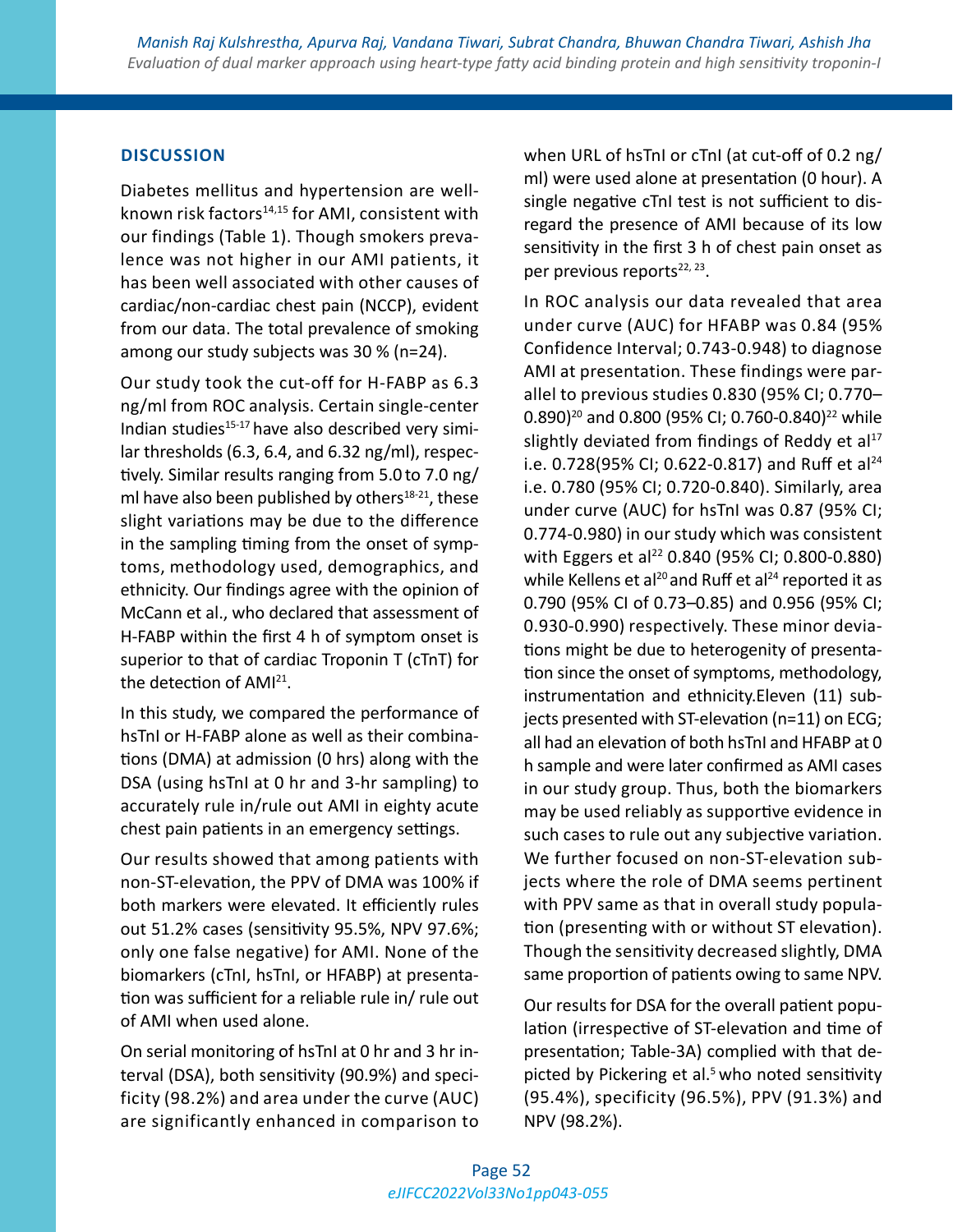When both markers were elevated, the diagnosis of AMI was made irrespective of the presentation time since the onset of symptoms. Among cases (n=41) with both markers below the cut-off values, only one false negative case was found.

The history of the false-negative patient was further investigated in detail. He was a 68-yearold male who lived nearby and reached the hospital within 20 minutes of developing acute chest pain. His pain was relieved by itself within 30 minutes and recurred after 15 minutes of the first episode. On the first sample taken subsequently, i.e., at admission ('0' hour), both hsTnI (2.3 ng/L) and H-FABP (1.05 ng/ml) were very low while hsTnI was raised to 14.0 ng/L at 3 hours post-admission sample. Thus, this type of case (with very early presentation) may not be ruled out in with single sample since it is also possible that ischemia might have started after the first sampling (as suggested by clinical history). The role of careful history taking and a high index of suspicion must not be overlooked in such cases, which may occur in clinical practice.

Our study focused on the strategic evaluation of different approaches for effective rule out/ rules in for the diagnosis of AMI. It was done on a limited population at a single center. A multicentric study with a large number of subjects, preferably with a multimarker approach, is warranted for further evaluation.

Further, ELISA based HFABP estimation is time consuming though robust. Commercial kits on fully automated analyzers are recently available claiming remarkable analytical sensitivity. In future trials, it may be included in DMA algorithm to get rapid result and enhance practical utility in emergency settings.

The proposed dual marker approach using H-FABP in tandem with hsTnI enhances sensitivity, positive and negative predictive values. With the use of the proposed DMA, 58/80 (72.5%) patients with acute chest pain were ruled in/ ruled out for AMI at the time of their presentation itself, while the remaining 27.5% of patients still required serial monitoring (DSA) for confirmation.

#### \*\*\*\*\*

#### *Acknowlegment*

Authors sincerely acknowledge all the patients enrolled in this study for their consent to participate in the research work as study subject.

#### *Funding*

This research did not receive any specific grant from funding agencies in the public, commercial, or not-for-profit sectors. Study is a part of MD thesis.

#### *Authors' contribution*

Dr. Manish Raj Kulshrestha: Conceptualization and drafting of manuscript graphs and tables preparation.

Dr. Apoorv Raj: Sample collection, history & data collection of enrolled patients.

Dr. Vandana Tiwari: Conceptualisation, Experimentation, Manuscript writing, Result analysis and manuscript reviewing and editing.

Dr. Bhuwan Chandra Tiwari: Patient enrollment, Clinical evaluation and data collection.

Dr. Ashish Jha: Patient enrollment and Clinical evaluation.

Dr. Subrat Chandra: Data collection and manuscript formatting.

#### **CONCLUSION**

A single marker assay (hsTnI or HFABP) is associated with false positives as well as false negatives.

\*\*\*\*\*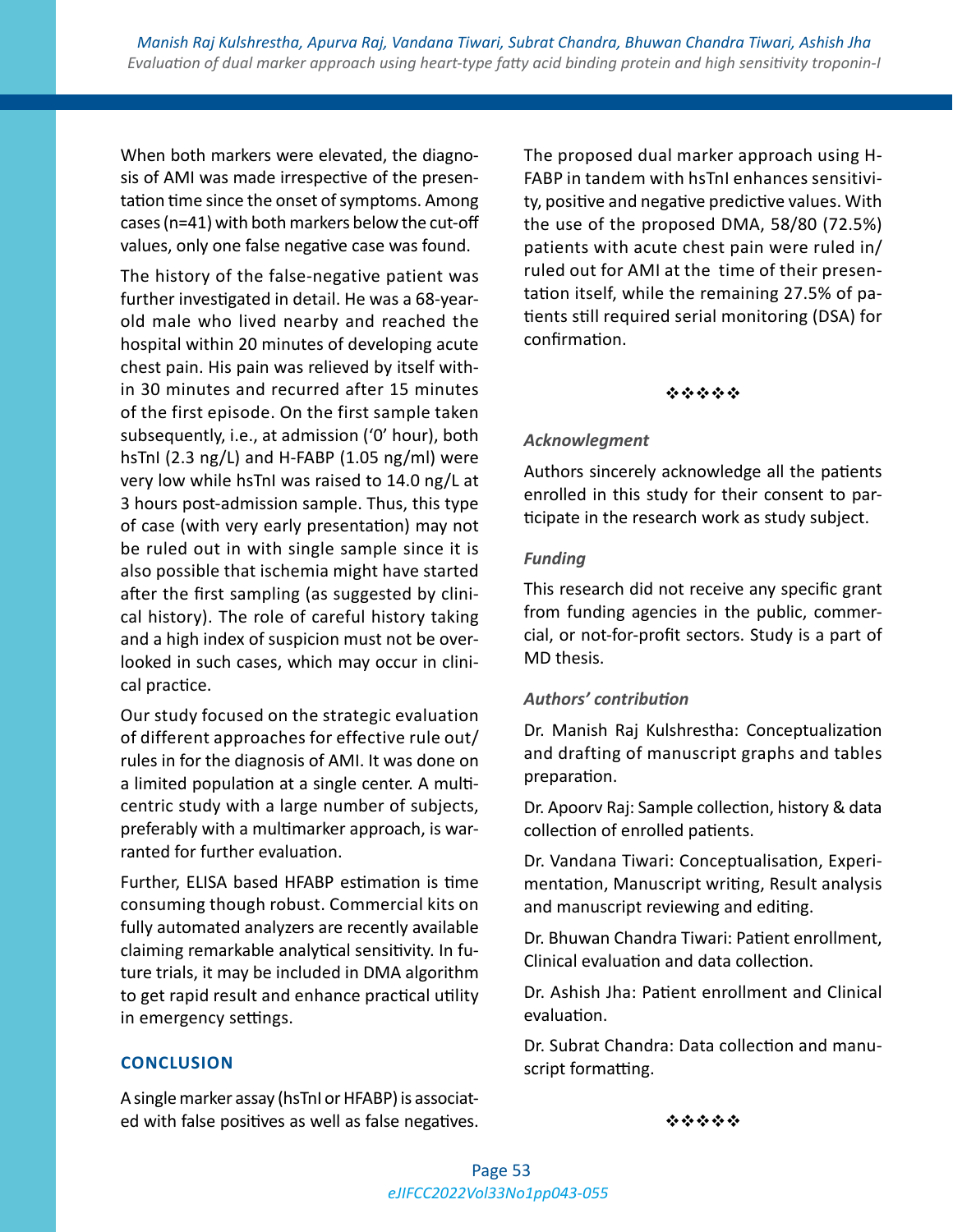#### **REFERENCES**

1. Alhashemi JA. Diagnostic accuracy of a bedside qualitative immunochromatographic test for acute myocardial infarction. The American journal of emergency medicine. 2006 Mar 1;24(2):149-55.

2. PyAti AK, Devaranavadagi BB, SAjjAnnAr SL, et al. Heart-type fatty acid binding protein: a better cardiac biomarker than CK-MB and myoglobin in the early diagnosis of acute myocardial infarction. Journal of Clinical Diagnosis and Research: 2015. 9(10):BC08.

3. Deshpande A, Birnbaum Y. ST-segment elevation: distinguishing ST elevation myocardial infarction from ST elevation secondary to nonischemic etiologies. World Journal of Cardiology: 2014. 6(10):1067.

4. Meng QH, Zhu S, Booth C, Stevens L, Bertsch B, Qureshi M, Kalra J. Impact of the cardiac troponin testing algorithm on excessive and inappropriate troponin test requests. American journal of clinical pathology. 2006 Aug 1;126(2):195-9.

5. Pickering JW, Young JM, George PM, Pemberton CJ, Watson A, Aldous SJ, Verryt T, Troughton RW, Richards AM, Apple FS, Than MP. Early kinetic profiles of troponin I and T measured by high-sensitivity assays in patients with myocardial infarction. Clinica Chimica Acta. 2020 Jun 1;505:15-25.

6. Danese E, Montagnana M. An historical approach to the diagnostic biomarkers of acute coronary syndrome. Annals of translational medicine. 2016 May;4(10).

7. Apple FS, Collinson PO, IFCC Task Force on Clinical Applications of Cardiac Biomarkers. Analytical characteristics of high-sensitivity cardiac troponin assays. Clinical chemistry. 2012 Jan 1;58(1):54-61.

8. Lippi G. Novel troponin immunoassay for early ACS rule-out. Nature Reviews Cardiology. 2016 Jan;13(1):9-10.

9. Druey S, Wildi K, Twerenbold R, Jaeger C, Reichlin T, Haaf P, Gimenez MR, Puelacher C, Wagener M, Radosavac M, Honegger U. Early rule-out and rule-in of myocardial infarction using sensitive cardiac Troponin I. International Journal of Cardiology. 2015 Sep 15;195:163-70.

10. Wu AH, Christenson RH. Analytical and assay issues for use of cardiac troponin testing for risk stratification in primary care. Clinical Biochemistry, 2013. 46(12):969-78.

11. Wu AH, Feng YJ, Contois JH, Pervaiz S. Comparison of myoglobin, creatine kinase-MB, and cardiac troponin I for diagnosis of acute myocardial infarction. Annals of Clinical & Laboratory Science. 1996 Jul 1;26(4):291-300.

12. Thygesen K, Alpert JS, Jaffe AS et al. Executive Group on behalf of the Joint European Society of Cardiology (ESC)/American College of Cardiology (ACC)/American Heart Association (AHA)/World Heart Federation (WHF) Task Force for the Universal Definition of Myocardial Infarction. Fourth Universal Definition of Myocardial Infarction. Circulation, 2018. 138(20):e618-51.

13. Gijsberts CM, Seneviratna A, Bank IE et al. The ethnicity-specific association of biomarkers with the angiographic severity of coronary artery disease. Netherlands Heart Journal, 2016. 24(3):188-98.

14. Jensen G, Nyboe J, Appleyard M, Schnohr P. Risk factors for acute myocardial infarction in Copenhagen II: Smoking, alcohol intake, physical activity, obesity, oral contraception, diabetes, lipids, and blood pressure. European heart journal. 1991 Mar 1;12(3):298-308.

15. Tokuda Y. Risk factors for acute myocardial infarction among Okinawans. The Journal of nutrition, health & aging. 2005 Jul 1;9(4):272-6.

16. Vupputuri A, Sekhar S, Krishnan S et al. Heart-type fatty acid-binding protein (H-FABP) as an early diagnostic biomarker in patients with acute chest pain. Indian Heart Journal, 2015. 67(6):538-42.

17. Reddy LL, Shah SA, Dherai AJ, Ponde CK, Ashavaid TF. Troponin T and heart type fatty acid binding protein (h-Fabp) as biomarkers in patients presenting with chest pain. Indian Journal of Clinical Biochemistry. 2016 Jan;31(1):87-92.

18. Liao J, Chan CP, Cheung YC, Lu JH, Luo Y, Cautherley GW, Glatz JF, Renneberg R. Human heart-type fatty acid-binding protein for on-site diagnosis of early acute myocardial infarction. International journal of cardiology. 2009 Apr 17;133(3):420-3.

19. Mad P, Domanovits H, Fazelnia C, Stiassny K, Russmüller G, Cseh A, Sodeck G, Binder T, Christ G, Szekeres T, Laggner A. Human heart-type fatty-acid-binding protein as a point-of-care test in the early diagnosis of acute myocardial infarction. Journal of the Association of Physicians. 2007 Apr 1;100(4):203-10.

20. Kellens S, Verbrugge FH, Vanmechelen M, Grieten L, Van Lierde J, Dens J, Vrolix M, Vandervoort P. Point-of-care heart-type fatty acid binding protein versus high-sensitivity troponin T testing in emergency patients at high risk for acute coronary syndrome. European Heart Journal: Acute Cardiovascular Care. 2016 Apr 1;5(2):177-84.

21. McCann CJ, Glover BM, Menown IB, Moore MJ, McEneny J, Owens CG, Smith B, Sharpe PC, Young IS, Adgey JA. Prognostic value of a multimarker approach for patients presenting to hospital with acute chest pain. The American journal of cardiology. 2009 Jan 1;103(1):22-8.

22. Eggers KM, Venge P, Lindahl B. High-sensitive cardiac troponin T outperforms novel diagnostic biomarkers in patients with acute chest pain. Clinica chimica acta. 2012 Jul 11;413(13-14):1135-40.